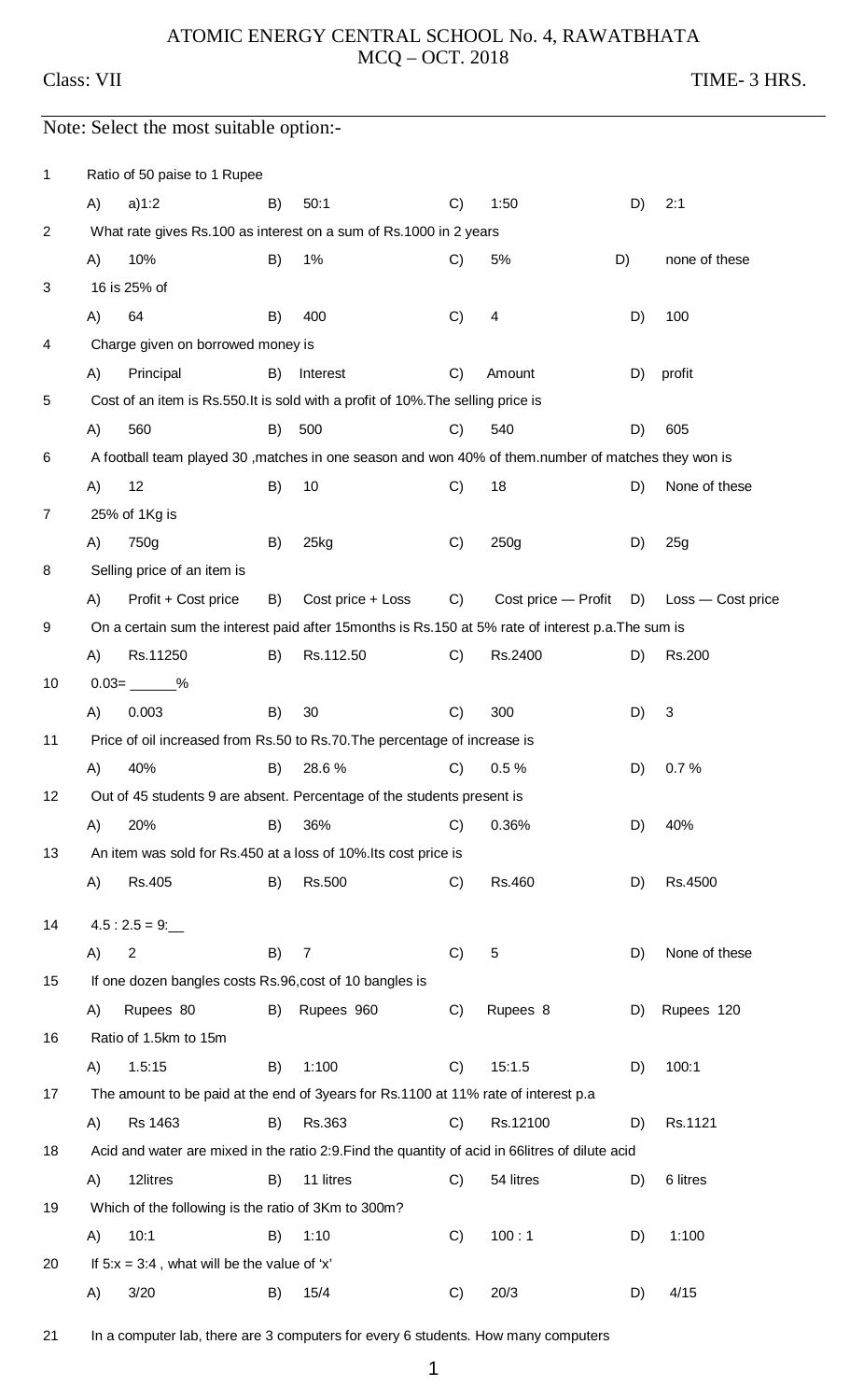|    |                                                  | will be needed for 24 students?                        |    |                                                                                                     |    |                                       |    |                                                                                                                  |  |  |  |
|----|--------------------------------------------------|--------------------------------------------------------|----|-----------------------------------------------------------------------------------------------------|----|---------------------------------------|----|------------------------------------------------------------------------------------------------------------------|--|--|--|
|    | A)                                               | 18                                                     | B) | 12                                                                                                  | C) | 4                                     | D) | 8                                                                                                                |  |  |  |
| 22 |                                                  |                                                        |    | Out of 32 students, 8 are absent. What per cent of the students are absent?                         |    |                                       |    |                                                                                                                  |  |  |  |
|    | A)                                               | 40%                                                    | B) | 8%                                                                                                  | C) | 4%                                    | D) | 25%                                                                                                              |  |  |  |
| 23 |                                                  |                                                        |    | In a city, 30% are females, 40% are males & remaining are children. What per cent are children?     |    |                                       |    |                                                                                                                  |  |  |  |
|    | A)                                               | 40%                                                    | B) | 30%                                                                                                 | C) | 60%                                   | D) | 70%                                                                                                              |  |  |  |
| 24 |                                                  |                                                        |    | Ram saves Rs. 400 from his salary. If this is 10% of her salary, what is her salary?                |    |                                       |    |                                                                                                                  |  |  |  |
|    | A)                                               | 40000                                                  | B) | 9000                                                                                                | C) | 4000                                  | D) | 10000                                                                                                            |  |  |  |
| 25 |                                                  |                                                        |    | An article purchased for Rs.1000 is sold for Rs.1100. What is his gain percentage?                  |    |                                       |    |                                                                                                                  |  |  |  |
|    | A)                                               | 40%                                                    | B) | 30 %                                                                                                | C) | 20 %                                  | D) | 10 %                                                                                                             |  |  |  |
| 26 |                                                  | as interest?                                           |    |                                                                                                     |    |                                       |    | You have Rs.2400 in your account & the interest rate is 5% per annum. After how many years would you earn Rs.240 |  |  |  |
|    | A)                                               | 1 yrs                                                  | B) | 2 yrs                                                                                               | C) | 4 yrs                                 | D) | 8 yrs                                                                                                            |  |  |  |
| 27 |                                                  |                                                        |    | The population of a city decreased from 25000 to 24500. Find the percentage decrease in population? |    |                                       |    |                                                                                                                  |  |  |  |
|    | A)                                               | 4%                                                     | B) | 3%                                                                                                  | C) | 2%                                    | D) | 1%                                                                                                               |  |  |  |
| 28 |                                                  |                                                        |    | .What rate gives Rs. 280 as interest on a sum of Rs. 56000 in 2 years?                              |    |                                       |    |                                                                                                                  |  |  |  |
|    | A)                                               | 2.5%                                                   | B) | 0.25%                                                                                               | C) | 25%                                   | D) | 0.025%                                                                                                           |  |  |  |
|    |                                                  |                                                        |    |                                                                                                     |    |                                       |    |                                                                                                                  |  |  |  |
| 29 |                                                  |                                                        |    | Interest=I, Principal=P, Rate of interest=R, Time=T .Which of the following is correct?             |    |                                       |    |                                                                                                                  |  |  |  |
|    | A)                                               | $I=$ PRT/100                                           | B) | R=PT/I*100                                                                                          | C) | P=TR/I*100                            | D) | $I=PTR*100$                                                                                                      |  |  |  |
| 30 |                                                  | 20% OF 700m is                                         |    |                                                                                                     |    |                                       |    |                                                                                                                  |  |  |  |
|    | A)                                               | 560m                                                   | B) | 70 <sub>m</sub>                                                                                     | C) | 210m                                  | D) | 140m                                                                                                             |  |  |  |
| 31 |                                                  | The end products of aerobic respiration are:           |    |                                                                                                     |    |                                       |    |                                                                                                                  |  |  |  |
|    | A)                                               | Carbon-di-oxide<br>, water and energy                  | B) | Lactic acid                                                                                         | C) | Alchol, Carbon-di-oxide<br>and energy | D) | None of these                                                                                                    |  |  |  |
| 32 | Which one of the following contains haemoglobin? |                                                        |    |                                                                                                     |    |                                       |    |                                                                                                                  |  |  |  |
|    | A)                                               | Red blood cell                                         | B) | White blood cells                                                                                   | C) | Both of these                         | D) | None of these                                                                                                    |  |  |  |
| 33 |                                                  | The colour of blood is red due to the presence of:     |    |                                                                                                     |    |                                       |    |                                                                                                                  |  |  |  |
|    | A)                                               | Chlorophyll                                            | B) | Haemoglobin                                                                                         | C) | Oxygen                                | D) | Carbon-di-oxide                                                                                                  |  |  |  |
| 34 |                                                  | Which one of the following controls blood circulation? |    |                                                                                                     |    |                                       |    |                                                                                                                  |  |  |  |
|    | A)                                               | Lungs                                                  | B) | Liver                                                                                               | C) | Heart                                 | D) | Kidneys                                                                                                          |  |  |  |
| 35 |                                                  | The excretory substance in fishes is:                  |    |                                                                                                     |    |                                       |    |                                                                                                                  |  |  |  |
|    | A)                                               | Urea                                                   | B) | Ammonia                                                                                             | C) | Uric acid                             | D) | None of these                                                                                                    |  |  |  |
| 36 |                                                  | The clotting of bold happens due to?                   |    |                                                                                                     |    |                                       |    |                                                                                                                  |  |  |  |
|    | A)                                               | Platelets                                              | B) | Red bold cells                                                                                      | C) | White blood cells                     | D) | None of these                                                                                                    |  |  |  |
| 37 |                                                  | Blood rich in carbon di oxide is carried by?           |    |                                                                                                     |    |                                       |    |                                                                                                                  |  |  |  |
|    | A)                                               | Arteries                                               | B) | Veins                                                                                               | C) | Both of these                         | D) | None of these                                                                                                    |  |  |  |
| 38 |                                                  | The blood cells that fights against germs are?         |    |                                                                                                     |    |                                       |    |                                                                                                                  |  |  |  |
|    | A)                                               | Red blood cells                                        | B) | White bold cells                                                                                    | C) | Both of these                         | D) | None of these                                                                                                    |  |  |  |
| 39 |                                                  | Dialysis is carried out for?                           |    |                                                                                                     |    |                                       |    |                                                                                                                  |  |  |  |
|    | A)                                               | Heart                                                  | B) | Liver                                                                                               | C) | Lungs                                 | D) | Kidneys                                                                                                          |  |  |  |
| 40 |                                                  | Urine consist maximum amount of?                       |    |                                                                                                     |    |                                       |    |                                                                                                                  |  |  |  |
|    | A)                                               | Water                                                  | B) | Urea                                                                                                | C) | <b>Waste Product</b>                  | D) | None of these                                                                                                    |  |  |  |
| 41 |                                                  | The sweat contains?                                    |    |                                                                                                     |    |                                       |    |                                                                                                                  |  |  |  |
|    | A)                                               | Water and salt                                         | B) | Salt and cells                                                                                      | C) | Salt and bold                         | D) | Blood and salt                                                                                                   |  |  |  |
| 42 |                                                  | Animals that do not possess blood are?                 |    |                                                                                                     |    |                                       |    |                                                                                                                  |  |  |  |
|    | A)                                               | Hydra                                                  | B) | Dog                                                                                                 | C) | Cat                                   | D) | None of these                                                                                                    |  |  |  |
| 43 |                                                  | Running makes a person breathe                         |    |                                                                                                     |    |                                       |    |                                                                                                                  |  |  |  |
|    |                                                  |                                                        |    |                                                                                                     |    |                                       |    |                                                                                                                  |  |  |  |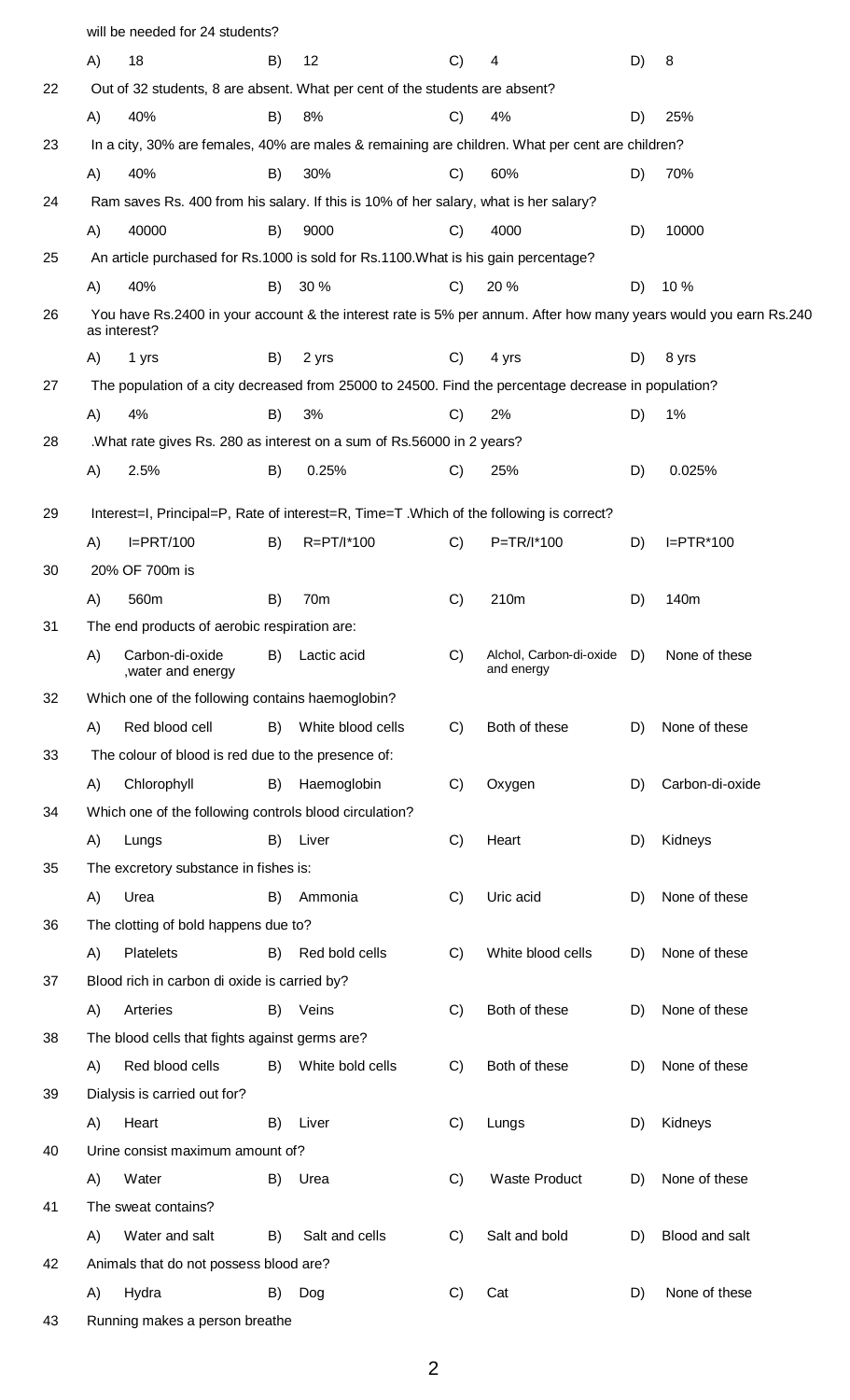|    | A)       | faster                                        | B)                                                                                                                                                                                                                                                                                                                                                                                                                                                                                                                                                                                                                                                                                                                                                                                                                                                                                                                                                                                                                                                                                                                                                                                                                                                                                                                                                                                                                                                                                                                                                                                                                                              | Slower                                  | C) | Normal                                               | D) | None of these  |
|----|----------|-----------------------------------------------|-------------------------------------------------------------------------------------------------------------------------------------------------------------------------------------------------------------------------------------------------------------------------------------------------------------------------------------------------------------------------------------------------------------------------------------------------------------------------------------------------------------------------------------------------------------------------------------------------------------------------------------------------------------------------------------------------------------------------------------------------------------------------------------------------------------------------------------------------------------------------------------------------------------------------------------------------------------------------------------------------------------------------------------------------------------------------------------------------------------------------------------------------------------------------------------------------------------------------------------------------------------------------------------------------------------------------------------------------------------------------------------------------------------------------------------------------------------------------------------------------------------------------------------------------------------------------------------------------------------------------------------------------|-----------------------------------------|----|------------------------------------------------------|----|----------------|
| 44 |          |                                               |                                                                                                                                                                                                                                                                                                                                                                                                                                                                                                                                                                                                                                                                                                                                                                                                                                                                                                                                                                                                                                                                                                                                                                                                                                                                                                                                                                                                                                                                                                                                                                                                                                                 |                                         |    |                                                      |    |                |
|    | A)       | nutrition                                     | B)                                                                                                                                                                                                                                                                                                                                                                                                                                                                                                                                                                                                                                                                                                                                                                                                                                                                                                                                                                                                                                                                                                                                                                                                                                                                                                                                                                                                                                                                                                                                                                                                                                              | Excretion                               | C) | Transport                                            | D) | All of these   |
| 45 |          |                                               |                                                                                                                                                                                                                                                                                                                                                                                                                                                                                                                                                                                                                                                                                                                                                                                                                                                                                                                                                                                                                                                                                                                                                                                                                                                                                                                                                                                                                                                                                                                                                                                                                                                 |                                         |    |                                                      |    |                |
|    | A)       | Sleeping                                      | B)                                                                                                                                                                                                                                                                                                                                                                                                                                                                                                                                                                                                                                                                                                                                                                                                                                                                                                                                                                                                                                                                                                                                                                                                                                                                                                                                                                                                                                                                                                                                                                                                                                              | Reading                                 | C) | Watching tv                                          | D) | Running        |
| 46 |          |                                               |                                                                                                                                                                                                                                                                                                                                                                                                                                                                                                                                                                                                                                                                                                                                                                                                                                                                                                                                                                                                                                                                                                                                                                                                                                                                                                                                                                                                                                                                                                                                                                                                                                                 |                                         |    |                                                      |    |                |
|    | A)       | simultaneously                                | B)                                                                                                                                                                                                                                                                                                                                                                                                                                                                                                                                                                                                                                                                                                                                                                                                                                                                                                                                                                                                                                                                                                                                                                                                                                                                                                                                                                                                                                                                                                                                                                                                                                              | Alternately                             | C) | irregularly                                          | D) | None of these  |
| 47 |          | Our breathing rate slows down when we         |                                                                                                                                                                                                                                                                                                                                                                                                                                                                                                                                                                                                                                                                                                                                                                                                                                                                                                                                                                                                                                                                                                                                                                                                                                                                                                                                                                                                                                                                                                                                                                                                                                                 |                                         |    |                                                      |    |                |
|    | A)       | run                                           | B)                                                                                                                                                                                                                                                                                                                                                                                                                                                                                                                                                                                                                                                                                                                                                                                                                                                                                                                                                                                                                                                                                                                                                                                                                                                                                                                                                                                                                                                                                                                                                                                                                                              | Exercise                                | C) | Cycle                                                | D) | Sleep          |
| 48 |          | During exhalation, the diaphragm              |                                                                                                                                                                                                                                                                                                                                                                                                                                                                                                                                                                                                                                                                                                                                                                                                                                                                                                                                                                                                                                                                                                                                                                                                                                                                                                                                                                                                                                                                                                                                                                                                                                                 |                                         |    |                                                      |    |                |
|    | A)       | moves up                                      | B)                                                                                                                                                                                                                                                                                                                                                                                                                                                                                                                                                                                                                                                                                                                                                                                                                                                                                                                                                                                                                                                                                                                                                                                                                                                                                                                                                                                                                                                                                                                                                                                                                                              | moves down                              | C) | moves back                                           | D) | moves in front |
| 49 |          |                                               |                                                                                                                                                                                                                                                                                                                                                                                                                                                                                                                                                                                                                                                                                                                                                                                                                                                                                                                                                                                                                                                                                                                                                                                                                                                                                                                                                                                                                                                                                                                                                                                                                                                 |                                         |    |                                                      |    |                |
|    | A)       | Is more                                       | B)                                                                                                                                                                                                                                                                                                                                                                                                                                                                                                                                                                                                                                                                                                                                                                                                                                                                                                                                                                                                                                                                                                                                                                                                                                                                                                                                                                                                                                                                                                                                                                                                                                              | Is less                                 | C) | Is equal                                             | D) | None of these  |
| 50 |          |                                               | Each cell of an organism performs function such as<br>The anaerobic respiration takes place in our muscle cell while<br>During breathing, inhalation and exhalation take place<br>In the exhaled air, the amount of oxygen in comparison to carbon dioxide<br>In plants, the oxygen from the air is taken in by<br>B)<br>Roots<br>C)<br><b>Stem</b><br>Each part of plant<br>D)<br>independently<br>Cockroaches<br>Earthworms<br>B)<br>C)<br>Frogs<br>D)<br>Stomach<br>Chest cavity<br>None of these<br>C)<br>D)<br>B)<br>The muscular tube through which stored urine is passed of the body is called:<br>Urethra<br>B)<br>Ureter<br>C)<br>D)<br>Urinary bladder<br>The absorption of nutrients and exchange of respiratory gases between bold and tissues takes place in:<br>Arteries<br>C)<br>Heart<br>Capillaries<br>B)<br>D)<br>The small openings in the body of a cockroach are called<br>C)<br>spiracles<br>tracks<br>D)<br>Pores<br>B)<br>$\mathbf{C}$<br>Oxygen and carbon D) Oxygen and ozone<br>B)<br>Oxygen and<br>Nitrogen di oxide<br>di oxide<br>Liver<br>Heart<br>$\mathbf{C}$<br>Stomach<br>B)<br>D)<br>The cellular aerobic respiration takes place in:<br>Mitochondria<br>Chloroplast<br>B) Cytoplasm<br>$\mathcal{C}$<br>D)<br>The raw material for the cellular respiration is:<br>All of these<br>Glucose<br>$\mathcal{C}$<br>B)<br>Sugar<br>D)<br>C)<br>B)<br>Cancer<br>Fever<br>D)<br>Anaemia<br>Rajasthan Assembly Election will take place on<br>C)<br>27 December<br>B)<br>17 December<br>D)<br>30 December<br>North East West Sahara<br>B)<br>Nagaland East Waste C)<br>North Eastern West<br>D)<br>South<br>South |                                         |    |                                                      |    |                |
|    | A)       | leaves                                        |                                                                                                                                                                                                                                                                                                                                                                                                                                                                                                                                                                                                                                                                                                                                                                                                                                                                                                                                                                                                                                                                                                                                                                                                                                                                                                                                                                                                                                                                                                                                                                                                                                                 |                                         |    |                                                      |    |                |
| 51 |          | Gills are present in                          |                                                                                                                                                                                                                                                                                                                                                                                                                                                                                                                                                                                                                                                                                                                                                                                                                                                                                                                                                                                                                                                                                                                                                                                                                                                                                                                                                                                                                                                                                                                                                                                                                                                 |                                         |    |                                                      |    |                |
|    | A)       | Fishes                                        |                                                                                                                                                                                                                                                                                                                                                                                                                                                                                                                                                                                                                                                                                                                                                                                                                                                                                                                                                                                                                                                                                                                                                                                                                                                                                                                                                                                                                                                                                                                                                                                                                                                 |                                         |    |                                                      |    |                |
| 52 |          | Lungs are present in                          |                                                                                                                                                                                                                                                                                                                                                                                                                                                                                                                                                                                                                                                                                                                                                                                                                                                                                                                                                                                                                                                                                                                                                                                                                                                                                                                                                                                                                                                                                                                                                                                                                                                 |                                         |    |                                                      |    |                |
|    | A)       | <b>Nostrils</b>                               |                                                                                                                                                                                                                                                                                                                                                                                                                                                                                                                                                                                                                                                                                                                                                                                                                                                                                                                                                                                                                                                                                                                                                                                                                                                                                                                                                                                                                                                                                                                                                                                                                                                 |                                         |    |                                                      |    |                |
| 53 |          |                                               |                                                                                                                                                                                                                                                                                                                                                                                                                                                                                                                                                                                                                                                                                                                                                                                                                                                                                                                                                                                                                                                                                                                                                                                                                                                                                                                                                                                                                                                                                                                                                                                                                                                 |                                         |    |                                                      |    |                |
|    | A)       | kidney                                        |                                                                                                                                                                                                                                                                                                                                                                                                                                                                                                                                                                                                                                                                                                                                                                                                                                                                                                                                                                                                                                                                                                                                                                                                                                                                                                                                                                                                                                                                                                                                                                                                                                                 |                                         |    |                                                      |    |                |
| 54 |          |                                               |                                                                                                                                                                                                                                                                                                                                                                                                                                                                                                                                                                                                                                                                                                                                                                                                                                                                                                                                                                                                                                                                                                                                                                                                                                                                                                                                                                                                                                                                                                                                                                                                                                                 |                                         |    |                                                      |    |                |
|    | A)       | Veins                                         |                                                                                                                                                                                                                                                                                                                                                                                                                                                                                                                                                                                                                                                                                                                                                                                                                                                                                                                                                                                                                                                                                                                                                                                                                                                                                                                                                                                                                                                                                                                                                                                                                                                 |                                         |    |                                                      |    |                |
| 55 |          |                                               |                                                                                                                                                                                                                                                                                                                                                                                                                                                                                                                                                                                                                                                                                                                                                                                                                                                                                                                                                                                                                                                                                                                                                                                                                                                                                                                                                                                                                                                                                                                                                                                                                                                 |                                         |    |                                                      |    |                |
|    | A)       | holes                                         |                                                                                                                                                                                                                                                                                                                                                                                                                                                                                                                                                                                                                                                                                                                                                                                                                                                                                                                                                                                                                                                                                                                                                                                                                                                                                                                                                                                                                                                                                                                                                                                                                                                 |                                         |    |                                                      |    |                |
| 56 |          | The respiratory gases are:                    |                                                                                                                                                                                                                                                                                                                                                                                                                                                                                                                                                                                                                                                                                                                                                                                                                                                                                                                                                                                                                                                                                                                                                                                                                                                                                                                                                                                                                                                                                                                                                                                                                                                 |                                         |    |                                                      |    |                |
|    | $\bf{A}$ | Oxygen and<br>sulphur di oxide                |                                                                                                                                                                                                                                                                                                                                                                                                                                                                                                                                                                                                                                                                                                                                                                                                                                                                                                                                                                                                                                                                                                                                                                                                                                                                                                                                                                                                                                                                                                                                                                                                                                                 |                                         |    |                                                      |    |                |
| 57 |          | The main respiratory organ in human is:       |                                                                                                                                                                                                                                                                                                                                                                                                                                                                                                                                                                                                                                                                                                                                                                                                                                                                                                                                                                                                                                                                                                                                                                                                                                                                                                                                                                                                                                                                                                                                                                                                                                                 |                                         |    |                                                      |    |                |
|    | A)       | Lungs                                         |                                                                                                                                                                                                                                                                                                                                                                                                                                                                                                                                                                                                                                                                                                                                                                                                                                                                                                                                                                                                                                                                                                                                                                                                                                                                                                                                                                                                                                                                                                                                                                                                                                                 |                                         |    |                                                      |    |                |
| 58 |          |                                               |                                                                                                                                                                                                                                                                                                                                                                                                                                                                                                                                                                                                                                                                                                                                                                                                                                                                                                                                                                                                                                                                                                                                                                                                                                                                                                                                                                                                                                                                                                                                                                                                                                                 |                                         |    |                                                      |    |                |
|    | A)       | <b>Nucleus</b>                                |                                                                                                                                                                                                                                                                                                                                                                                                                                                                                                                                                                                                                                                                                                                                                                                                                                                                                                                                                                                                                                                                                                                                                                                                                                                                                                                                                                                                                                                                                                                                                                                                                                                 |                                         |    |                                                      |    |                |
| 59 |          |                                               |                                                                                                                                                                                                                                                                                                                                                                                                                                                                                                                                                                                                                                                                                                                                                                                                                                                                                                                                                                                                                                                                                                                                                                                                                                                                                                                                                                                                                                                                                                                                                                                                                                                 |                                         |    |                                                      |    |                |
|    | A)       | Starch                                        |                                                                                                                                                                                                                                                                                                                                                                                                                                                                                                                                                                                                                                                                                                                                                                                                                                                                                                                                                                                                                                                                                                                                                                                                                                                                                                                                                                                                                                                                                                                                                                                                                                                 |                                         |    |                                                      |    |                |
| 60 |          | To which disease is smoking linked            |                                                                                                                                                                                                                                                                                                                                                                                                                                                                                                                                                                                                                                                                                                                                                                                                                                                                                                                                                                                                                                                                                                                                                                                                                                                                                                                                                                                                                                                                                                                                                                                                                                                 |                                         |    |                                                      |    |                |
|    | $\bf{A}$ | Appendicitis                                  |                                                                                                                                                                                                                                                                                                                                                                                                                                                                                                                                                                                                                                                                                                                                                                                                                                                                                                                                                                                                                                                                                                                                                                                                                                                                                                                                                                                                                                                                                                                                                                                                                                                 |                                         |    |                                                      |    |                |
| 61 |          |                                               |                                                                                                                                                                                                                                                                                                                                                                                                                                                                                                                                                                                                                                                                                                                                                                                                                                                                                                                                                                                                                                                                                                                                                                                                                                                                                                                                                                                                                                                                                                                                                                                                                                                 |                                         |    |                                                      |    |                |
|    | A)       | 7 December                                    |                                                                                                                                                                                                                                                                                                                                                                                                                                                                                                                                                                                                                                                                                                                                                                                                                                                                                                                                                                                                                                                                                                                                                                                                                                                                                                                                                                                                                                                                                                                                                                                                                                                 |                                         |    |                                                      |    |                |
| 62 |          | Full form of NEWS-                            |                                                                                                                                                                                                                                                                                                                                                                                                                                                                                                                                                                                                                                                                                                                                                                                                                                                                                                                                                                                                                                                                                                                                                                                                                                                                                                                                                                                                                                                                                                                                                                                                                                                 |                                         |    |                                                      |    |                |
|    | A)       | North East West<br>South                      |                                                                                                                                                                                                                                                                                                                                                                                                                                                                                                                                                                                                                                                                                                                                                                                                                                                                                                                                                                                                                                                                                                                                                                                                                                                                                                                                                                                                                                                                                                                                                                                                                                                 |                                         |    |                                                      |    |                |
| 63 |          | Broadcast means-                              |                                                                                                                                                                                                                                                                                                                                                                                                                                                                                                                                                                                                                                                                                                                                                                                                                                                                                                                                                                                                                                                                                                                                                                                                                                                                                                                                                                                                                                                                                                                                                                                                                                                 |                                         |    |                                                      |    |                |
|    | A)       | To make things<br>public by means of<br>Radio | B)                                                                                                                                                                                                                                                                                                                                                                                                                                                                                                                                                                                                                                                                                                                                                                                                                                                                                                                                                                                                                                                                                                                                                                                                                                                                                                                                                                                                                                                                                                                                                                                                                                              | To make things<br>public by means of TV | C) | To make things<br>public by means of<br>News Channel | D) | All of them    |
| 64 |          | Censorship means-                             |                                                                                                                                                                                                                                                                                                                                                                                                                                                                                                                                                                                                                                                                                                                                                                                                                                                                                                                                                                                                                                                                                                                                                                                                                                                                                                                                                                                                                                                                                                                                                                                                                                                 |                                         |    |                                                      |    |                |
|    | A)       | The power that<br>government has to           | B)                                                                                                                                                                                                                                                                                                                                                                                                                                                                                                                                                                                                                                                                                                                                                                                                                                                                                                                                                                                                                                                                                                                                                                                                                                                                                                                                                                                                                                                                                                                                                                                                                                              | The power that<br>government has to     | C) | Both A and B                                         | D) | None of them   |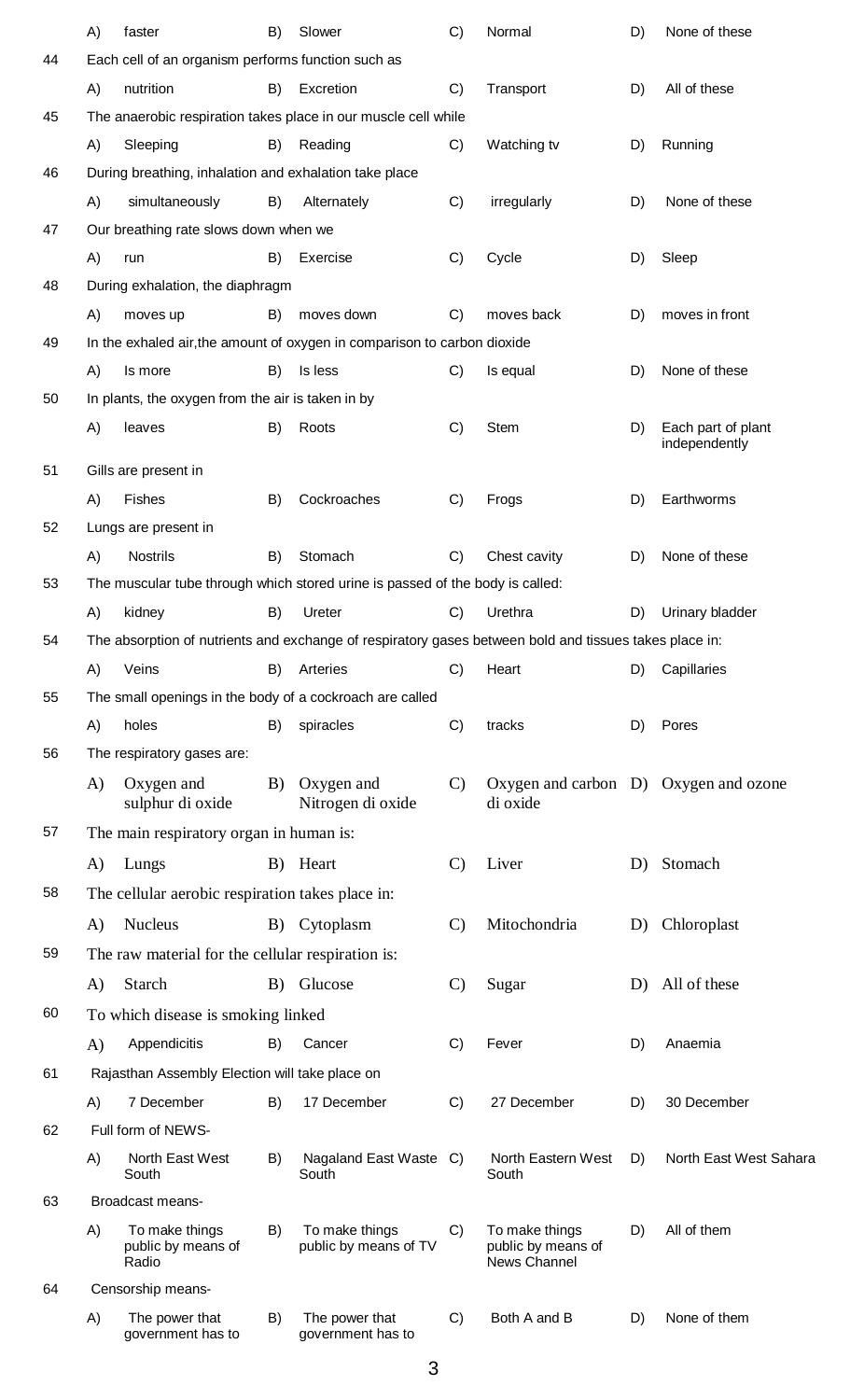|    |    | disallow media from<br>publishing                             |    | allow media from<br>publishing                                                                |    |                                                                    |    |                                                                    |
|----|----|---------------------------------------------------------------|----|-----------------------------------------------------------------------------------------------|----|--------------------------------------------------------------------|----|--------------------------------------------------------------------|
| 65 |    | Media means-                                                  |    |                                                                                               |    |                                                                    |    |                                                                    |
|    | A) | <b>TV</b>                                                     | B) | Radio                                                                                         | C) | Newspaper                                                          | D) | All of them                                                        |
| 66 |    | Print media refers to-                                        |    |                                                                                               |    |                                                                    |    |                                                                    |
|    | A) | Newspaper                                                     | B) | Magazine                                                                                      | C) | <b>Brochure</b>                                                    | D) | All of them                                                        |
| 67 |    | <b>Balanced Report means-</b>                                 |    |                                                                                               |    |                                                                    |    |                                                                    |
|    | A) | One that discusses<br>all viewpoints of a<br>particular story | B) | One that discusses<br>one viewpoints of a<br>particular story                                 | C) | One that discusses<br>positive viewpoints of<br>a particular story | D) | One that discusses<br>negative viewpoints of a<br>particular story |
| 68 |    | Which is not the name of a news channel-                      |    |                                                                                               |    |                                                                    |    |                                                                    |
|    | A) | AAJ TAK                                                       | B) | <b>NDTV</b>                                                                                   | C) | <b>ZEE NEWS</b>                                                    | D) | SONY TV                                                            |
| 69 |    | Which is not the business house-                              |    |                                                                                               |    |                                                                    |    |                                                                    |
|    | A) | Reliance                                                      | B) | Air Conditioner                                                                               | C) | Tata                                                               | D) | Ambani                                                             |
| 70 |    | TV Studio in which newsreader sits consists of-               |    |                                                                                               |    |                                                                    |    |                                                                    |
|    | A) | Lights                                                        | B) | Cameras                                                                                       | C) | Transmission<br><b>Satellites</b>                                  | D) | All of the above                                                   |
| 71 |    | Name the tree found in the tropical deciduous forests-        |    |                                                                                               |    |                                                                    |    |                                                                    |
|    | A) | Sal                                                           | B) | Teak                                                                                          | C) | Neem                                                               | D) | All of them                                                        |
| 72 |    | Name the animal not found in the coniferous forests-          |    |                                                                                               |    |                                                                    |    |                                                                    |
|    | A) | Silver fox                                                    | B) | Cow                                                                                           | C) | Mink                                                               | D) | Polar bear                                                         |
| 73 |    | Grasslands grow in the regions of                             |    |                                                                                               |    |                                                                    |    |                                                                    |
|    | A) | Moderate rain                                                 | B) | Heavy rain                                                                                    | C) | Poor rain                                                          | D) | None of these                                                      |
| 74 |    |                                                               |    | The thick canopies of the closely spaced trees are the characteristic feature of-             |    |                                                                    |    |                                                                    |
|    | A) | Tropical deciduous<br>forests                                 | B) | Temperate evergreen C)<br>forests                                                             |    | Tropical grasslands                                                | D) | Tropical evergreen<br>forests                                      |
| 75 |    | These forests comprise both hard and soft trees-              |    |                                                                                               |    |                                                                    |    |                                                                    |
|    | A) | Tropical evergreen<br>forests                                 | B) | Tropical deciduous<br>forests                                                                 | C) | Temperate<br>evergreen forests                                     | D) | Coniferous forests                                                 |
| 76 |    | The other name of coniferous forests is-                      |    |                                                                                               |    |                                                                    |    |                                                                    |
|    | A) | Taiga                                                         | B) | Tundra                                                                                        | C) | Mediterranean                                                      | D) | None of these                                                      |
| 77 |    | Pampas are found in-                                          |    |                                                                                               |    |                                                                    |    |                                                                    |
|    | A) | East Africa                                                   | B) | <b>Brazil</b>                                                                                 | C) | Argentina                                                          | D) | Venezuela                                                          |
| 78 |    |                                                               |    | trees like rosewood, ebony and mahogany are common in tropical evergreen forests              |    |                                                                    |    |                                                                    |
|    | A) | Hardwood                                                      | B) | Softwood                                                                                      | C) | Sal wood                                                           | D) | Perfume wood                                                       |
| 79 |    | Mediterranean regions are known as                            |    |                                                                                               |    |                                                                    |    |                                                                    |
|    | A) | Rice bowl of the<br>world                                     | B) | Large fodder land of<br>the world                                                             | C) | Taiga region                                                       | D) | Orchards of the world                                              |
| 80 |    | In which language, taiga means pure or untouched-             |    |                                                                                               |    |                                                                    |    |                                                                    |
|    | A) | Hebrew                                                        | B) | German                                                                                        | C) | Russian                                                            | D) | Greek                                                              |
| 81 |    |                                                               |    | In large parts of the subcontinent, society was divided according to the rules of-            |    |                                                                    |    |                                                                    |
|    | A) | Vedas                                                         | B) | King                                                                                          | C) | Varna                                                              | D) | Mughals                                                            |
| 82 |    |                                                               |    | The influential tribe of Punjab during the 13 <sup>th</sup> and 14 <sup>th</sup> century was- |    |                                                                    |    |                                                                    |
|    | A) | Singhals                                                      | B) | Chahamans                                                                                     | C) | Dhillon                                                            | D) | Khokhar                                                            |
| 83 |    | Multan and Sindh were dominated by the tribe called-          |    |                                                                                               |    |                                                                    |    |                                                                    |
|    | A) | Arghuns                                                       | B) | Langahs                                                                                       | C) | <b>Balochis</b>                                                    | D) | Both A and B                                                       |
| 84 |    | Chero chiefdoms had emerged by the                            |    |                                                                                               |    |                                                                    |    |                                                                    |
|    |    | A) $11^{\text{th}}$ century $B$ ) $13^{\text{th}}$ century    |    |                                                                                               | C) | $12^{\text{th}}$ century                                           |    | D) $14^{\text{th}}$ century                                        |
| 85 |    | Notable trader nomads are called as                           |    |                                                                                               |    |                                                                    |    |                                                                    |
|    | A) | <b>Bhils</b>                                                  | B) | Cheros                                                                                        | C) | Santhals                                                           | D) | Banjaras                                                           |

4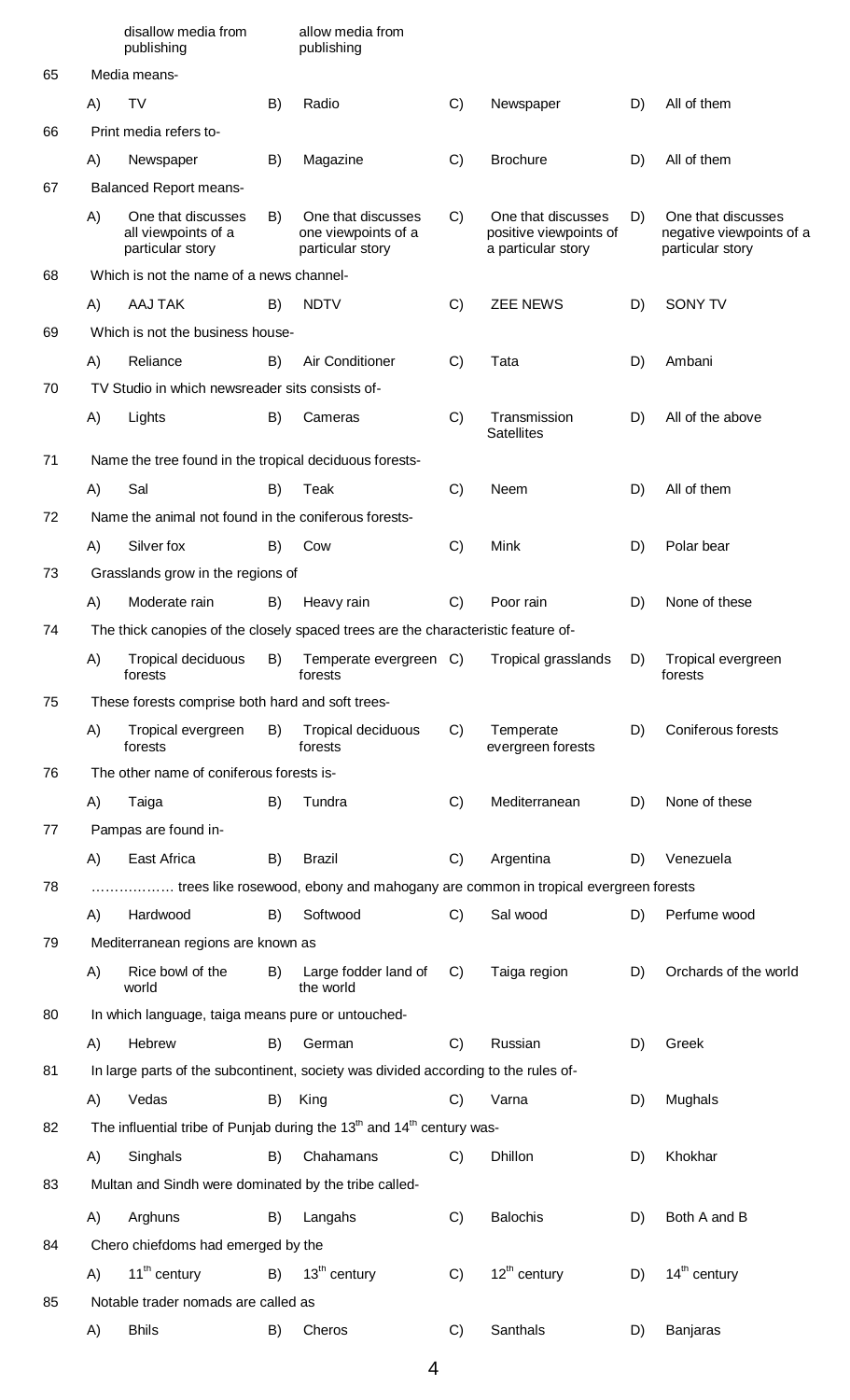| 86                                                                                                                                                                                                                                                                                                                                                                                                                                                                                                                                                                                                                                                                           | The tribes famous for shifting cultivation is-                                            |                        |               |                    |                                                                                                                                                                          |                   |
|------------------------------------------------------------------------------------------------------------------------------------------------------------------------------------------------------------------------------------------------------------------------------------------------------------------------------------------------------------------------------------------------------------------------------------------------------------------------------------------------------------------------------------------------------------------------------------------------------------------------------------------------------------------------------|-------------------------------------------------------------------------------------------|------------------------|---------------|--------------------|--------------------------------------------------------------------------------------------------------------------------------------------------------------------------|-------------------|
|                                                                                                                                                                                                                                                                                                                                                                                                                                                                                                                                                                                                                                                                              | The Bhils<br>A)                                                                           | B)<br>The Gonds        | C)            | The Cheros         | D)                                                                                                                                                                       | The Ahoms         |
| 87                                                                                                                                                                                                                                                                                                                                                                                                                                                                                                                                                                                                                                                                           | The Ahoms also introduced new methods of                                                  |                        |               |                    |                                                                                                                                                                          |                   |
|                                                                                                                                                                                                                                                                                                                                                                                                                                                                                                                                                                                                                                                                              | A)<br>Wheat cultivation                                                                   | B)<br>Rice cultivation | C)            | Barley cultivation | D)                                                                                                                                                                       | Maize cultivation |
| 88                                                                                                                                                                                                                                                                                                                                                                                                                                                                                                                                                                                                                                                                           | Who assumed the title of Sangram Shah?                                                    |                        |               |                    |                                                                                                                                                                          |                   |
|                                                                                                                                                                                                                                                                                                                                                                                                                                                                                                                                                                                                                                                                              | A)<br><b>Bir Narain</b>                                                                   | B)<br>Dal Pat          | C)            | Aman Das           | D)                                                                                                                                                                       | Chaman Das        |
| 89                                                                                                                                                                                                                                                                                                                                                                                                                                                                                                                                                                                                                                                                           | Rani Durgawati was the queen of                                                           |                        |               |                    | D)<br>Kolis<br>24<br>D)<br>Is living<br>D)<br>D)<br>D)<br>D)<br>were<br>D)<br>were<br>D) Some<br>D) Several<br>D) Of<br>By<br>D)<br>Will<br>D)<br>Hkkr<br>D)<br>D)<br>Qy |                   |
|                                                                                                                                                                                                                                                                                                                                                                                                                                                                                                                                                                                                                                                                              | A)<br>Garha Katanga                                                                       | B)<br>Ahom             | C)            | Sind               |                                                                                                                                                                          |                   |
| 90                                                                                                                                                                                                                                                                                                                                                                                                                                                                                                                                                                                                                                                                           | How many units of villages were called chaurasi?                                          |                        |               |                    | gyds<br>D)<br>I Hkh<br>D)<br>$D)$ nus dh<br>D)<br>FkSyh<br>D)                                                                                                            |                   |
|                                                                                                                                                                                                                                                                                                                                                                                                                                                                                                                                                                                                                                                                              | 84<br>A)                                                                                  | 80<br>B)               | C)            | 74                 |                                                                                                                                                                          |                   |
| 91                                                                                                                                                                                                                                                                                                                                                                                                                                                                                                                                                                                                                                                                           | Earlier Vivek_________ on 17th floor of this building.                                    |                        |               |                    |                                                                                                                                                                          |                   |
|                                                                                                                                                                                                                                                                                                                                                                                                                                                                                                                                                                                                                                                                              | A)<br>Live                                                                                | B)<br>Lived            | C)            | Lives              |                                                                                                                                                                          |                   |
| Sonali ________ an english paper daily.<br>92<br>A)<br>Reads<br>93<br>A)<br>94<br>A)<br>Is<br>95<br>A)<br>is<br>96<br>A)<br>Many<br>97<br>(A)<br>$\mathsf{A}$<br>The rich man promised the warden to pay ________ the poor girls.<br>98<br>A)<br>In<br>We lived in an ancestral house made __________ limestone.<br>99<br>A)<br>In<br>I __________________ get there on time. (determination)<br>100<br>A)<br>can<br>$O(K D; k$ ugha [kkr $\Lambda$<br>101<br>$A)$ $Qy$<br>$\vee$ i uk i kuh dk $\mathfrak{u}$ ugha i hrk $\wedge$<br>102<br>O(k)<br>A)<br>Dokj ds ckny ds s gkrs gs<br>103<br>dkys<br>A)<br>/kjrh D; k& D; k I grh g $\mathcal N$<br>104<br>$l$ n $h$<br>A) |                                                                                           |                        |               |                    |                                                                                                                                                                          |                   |
|                                                                                                                                                                                                                                                                                                                                                                                                                                                                                                                                                                                                                                                                              |                                                                                           | B)<br>Read             | C)            | was reading        |                                                                                                                                                                          | were reading      |
|                                                                                                                                                                                                                                                                                                                                                                                                                                                                                                                                                                                                                                                                              | My sister said to me, "Please bring me a pen".<br>My sister requested me _________ a pen. |                        |               |                    |                                                                                                                                                                          |                   |
| that I should bring her<br>If I bring her<br>B)<br>A bunch of grapes ___________ all that the fox wanted.<br>B)<br>Am<br>One of the soldiers _________ wounded last night.<br>B)<br>Am<br>"Have you any sugar?" "Yes, but I don't have _______<br>B)<br>More<br>The athletes were prepared to face __________ challenge.                                                                                                                                                                                                                                                                                                                                                     | C)                                                                                        | to bring her           |               | To brought her     |                                                                                                                                                                          |                   |
|                                                                                                                                                                                                                                                                                                                                                                                                                                                                                                                                                                                                                                                                              |                                                                                           |                        |               |                    |                                                                                                                                                                          |                   |
|                                                                                                                                                                                                                                                                                                                                                                                                                                                                                                                                                                                                                                                                              |                                                                                           |                        | C)            | Was                |                                                                                                                                                                          |                   |
|                                                                                                                                                                                                                                                                                                                                                                                                                                                                                                                                                                                                                                                                              |                                                                                           |                        |               |                    |                                                                                                                                                                          |                   |
|                                                                                                                                                                                                                                                                                                                                                                                                                                                                                                                                                                                                                                                                              |                                                                                           |                        | C)            | Was                |                                                                                                                                                                          |                   |
|                                                                                                                                                                                                                                                                                                                                                                                                                                                                                                                                                                                                                                                                              |                                                                                           |                        |               |                    |                                                                                                                                                                          |                   |
|                                                                                                                                                                                                                                                                                                                                                                                                                                                                                                                                                                                                                                                                              |                                                                                           |                        |               |                    |                                                                                                                                                                          |                   |
|                                                                                                                                                                                                                                                                                                                                                                                                                                                                                                                                                                                                                                                                              |                                                                                           |                        | C)            | Much               |                                                                                                                                                                          |                   |
|                                                                                                                                                                                                                                                                                                                                                                                                                                                                                                                                                                                                                                                                              |                                                                                           |                        |               |                    |                                                                                                                                                                          |                   |
|                                                                                                                                                                                                                                                                                                                                                                                                                                                                                                                                                                                                                                                                              |                                                                                           | B)<br>All              | C)            | Every              |                                                                                                                                                                          |                   |
|                                                                                                                                                                                                                                                                                                                                                                                                                                                                                                                                                                                                                                                                              |                                                                                           |                        |               |                    |                                                                                                                                                                          |                   |
|                                                                                                                                                                                                                                                                                                                                                                                                                                                                                                                                                                                                                                                                              |                                                                                           | B)<br>On               | C)            | For                |                                                                                                                                                                          |                   |
|                                                                                                                                                                                                                                                                                                                                                                                                                                                                                                                                                                                                                                                                              |                                                                                           |                        |               |                    |                                                                                                                                                                          |                   |
|                                                                                                                                                                                                                                                                                                                                                                                                                                                                                                                                                                                                                                                                              |                                                                                           | Of<br>B)               | C)            | From               |                                                                                                                                                                          |                   |
|                                                                                                                                                                                                                                                                                                                                                                                                                                                                                                                                                                                                                                                                              |                                                                                           |                        |               |                    |                                                                                                                                                                          |                   |
|                                                                                                                                                                                                                                                                                                                                                                                                                                                                                                                                                                                                                                                                              |                                                                                           | B) May                 | C)            | Could              |                                                                                                                                                                          |                   |
|                                                                                                                                                                                                                                                                                                                                                                                                                                                                                                                                                                                                                                                                              |                                                                                           |                        |               |                    |                                                                                                                                                                          |                   |
|                                                                                                                                                                                                                                                                                                                                                                                                                                                                                                                                                                                                                                                                              |                                                                                           | $B)$ $\vert$ ek $k$    | C)            | bMyh               |                                                                                                                                                                          |                   |
|                                                                                                                                                                                                                                                                                                                                                                                                                                                                                                                                                                                                                                                                              |                                                                                           |                        |               |                    |                                                                                                                                                                          |                   |
|                                                                                                                                                                                                                                                                                                                                                                                                                                                                                                                                                                                                                                                                              |                                                                                           | B) Ckx                 | C)            | rkykc              |                                                                                                                                                                          |                   |
|                                                                                                                                                                                                                                                                                                                                                                                                                                                                                                                                                                                                                                                                              |                                                                                           |                        |               |                    |                                                                                                                                                                          |                   |
|                                                                                                                                                                                                                                                                                                                                                                                                                                                                                                                                                                                                                                                                              |                                                                                           | B)<br>/kg/kys          | C)            | <b>Fkkffks</b>     |                                                                                                                                                                          |                   |
|                                                                                                                                                                                                                                                                                                                                                                                                                                                                                                                                                                                                                                                                              |                                                                                           |                        |               |                    |                                                                                                                                                                          |                   |
|                                                                                                                                                                                                                                                                                                                                                                                                                                                                                                                                                                                                                                                                              |                                                                                           | B)<br>xehl             | C)            | O"kkl              |                                                                                                                                                                          |                   |
| 105                                                                                                                                                                                                                                                                                                                                                                                                                                                                                                                                                                                                                                                                          | /kj rh dh jhr $D$ ; k g $\mathcal N$                                                      |                        |               |                    |                                                                                                                                                                          |                   |
|                                                                                                                                                                                                                                                                                                                                                                                                                                                                                                                                                                                                                                                                              | I gus dh B) dgus dh<br>(A)                                                                |                        | C)            | i kus dh           |                                                                                                                                                                          |                   |
| 106                                                                                                                                                                                                                                                                                                                                                                                                                                                                                                                                                                                                                                                                          | $\land$ vii w us daks I s D; k yVdk j[kk Fkk $\setminus$                                  |                        |               |                    |                                                                                                                                                                          |                   |
|                                                                                                                                                                                                                                                                                                                                                                                                                                                                                                                                                                                                                                                                              | $rk$ fy; k<br>A)                                                                          | B) Fkjel               | $\mathcal{C}$ | cLrk               |                                                                                                                                                                          |                   |
| 107                                                                                                                                                                                                                                                                                                                                                                                                                                                                                                                                                                                                                                                                          | $V$ liwfdl ds Hkhrj $V$ k $x$ ; k $V$                                                     |                        |               |                    |                                                                                                                                                                          |                   |
|                                                                                                                                                                                                                                                                                                                                                                                                                                                                                                                                                                                                                                                                              | A) dkj ds                                                                                 | B) Tkkj ds             | C)            | nidku ds           |                                                                                                                                                                          | xknke ds          |
| 108                                                                                                                                                                                                                                                                                                                                                                                                                                                                                                                                                                                                                                                                          | nkarka rys maxyh nckus dk D; k vFkl gN                                                    |                        |               |                    |                                                                                                                                                                          |                   |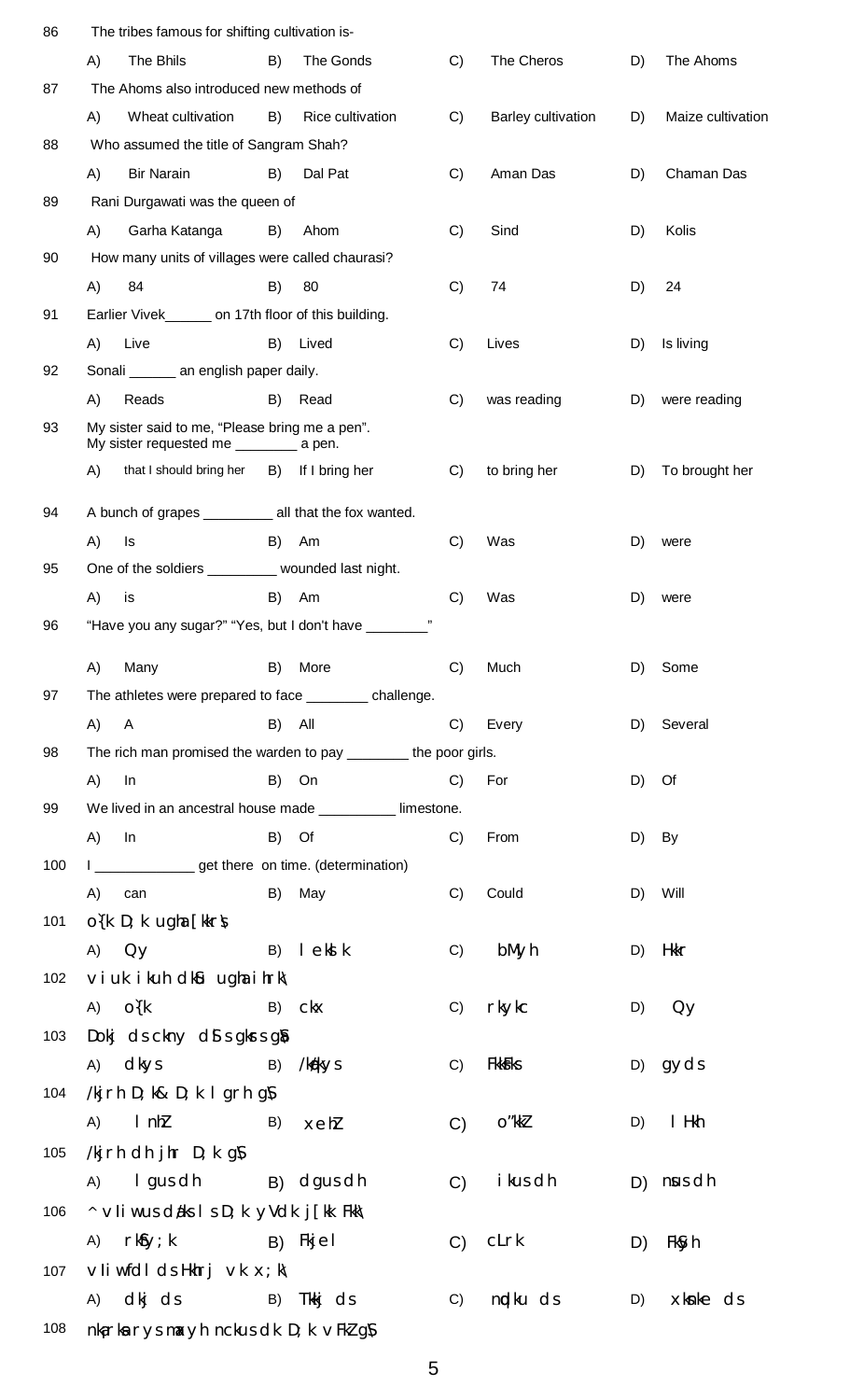|     | A) | jktk ds ; gkja<br>Hkkst u cukus dk         | B) |                 | ?kkMka ch j{kk chk c) jkuh ch nkl h chk D) I axhr fl [kkus chk |    |                              |
|-----|----|--------------------------------------------|----|-----------------|----------------------------------------------------------------|----|------------------------------|
| 110 |    | - $nk$ s nh us $\vee$ Kkrokl es dke fd; k& |    |                 |                                                                |    |                              |
|     | A) | CYVHK                                      | B) | rfri ky         | $C)$ dd                                                        | D) | c`gUuyk                      |
| 109 |    | vKkrokl en ; (j/kf″Bj dk uke Fkk&          |    |                 |                                                                |    |                              |
|     | A) | ng kh gkuk                                 |    | B) [kq'k' gksuk | C) i j sk ku gku k                                             |    | D) $\frac{1}{2}$ g ku g ku k |
|     |    |                                            |    |                 |                                                                |    |                              |